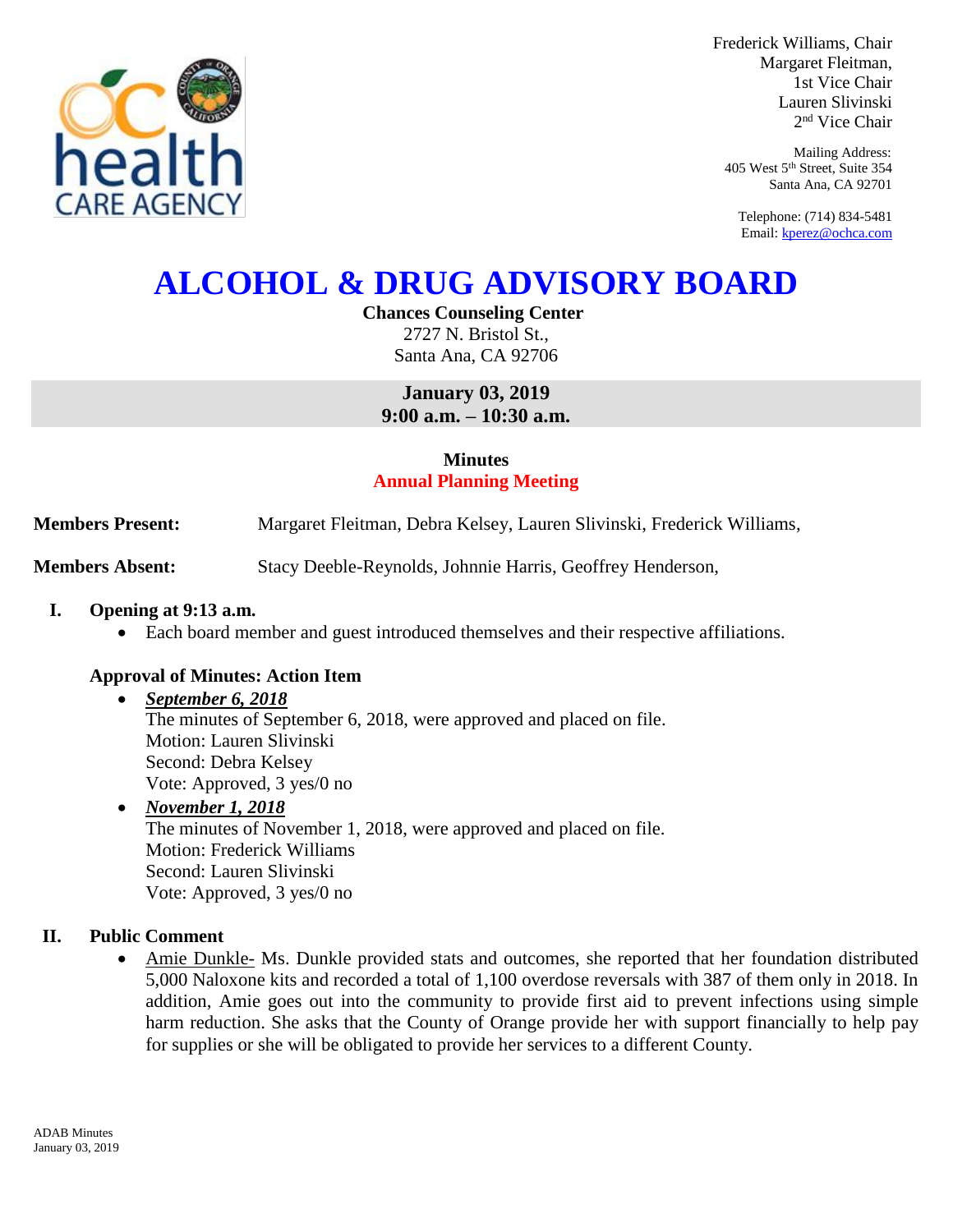## **III. Discussion: 2019 Goals**

- The board discussed their goals and objectives for the current year. The following goals were established for 2019:
	- **Be more active in providing "advice and recommendations " to the OC Board of Supervisors (BOS)**
	- **Increase communication/discussion amongst ADAB members (actively develop goals and advisement and agendized discussion topics)**
	- **Increase communication with the Public (via social media, professional networks, etc.)**
- *Monthly Meetings Focus Plan*
	- o **January –** ADAB Annual Retreat
	- o **February –** Naloxone discussion: invite Amie Dunkle to this discussion to strategize ways to support her. Harm Reduction: work with Debra to set up a presenter
	- o **March –** Opioid Report Update: Sandra Fair
	- o **April –** Trends in Blood Bourn Pathogens: Dr. Zhan (Amy Buch to coordinate presentation)
	- o **May –** Alcohol and Drug Strategic Plan: Amy Buch
	- o **June –** Marijuana Laws Update/ youth use, stats to include death rates and accidents caused by being under the influence: Stacy Deeble-Reynolds to coordinate presentation/ presenter
	- o **July –** DARK
	- o **August –** DMC Update / DUI Update (AQIS/ Drug Court)
	- o **September –** "Recovery Month" CHKS Survey Results (Work with Amy Buch)
	- o **October –** Joint Meeting with the Mental Health Board, October 23rd .
	- o **November –** MAT (Dr. Quick and Ian K.)
	- o **December**  Holiday Breakfast

#### *Areas of Interest and Additional Education*

- o Harm Reduction
- o Update on Recreational Marijuana and Regulations
- o DMC Updates

## **IV. Update Committees**

- Per review of committees and ensuing discussion:
	- **Executive Committee:** Frederick Williams, Margaret Fleitman, Lauren Slivinski
	- **Membership Committee:** Debra Kelsey, Stacy Deeble-Reynolds
	- **Nominating Committee:** Debra Kelsey, Stacy Deeble-Reynolds
	- **Mental Health Board Liaison:** Debra Kelsey, Stacy Deeble-Reynolds, Frederick Williams
	- **Provider Meeting:** Frederick Williams
	- **Criminal Justice Treatment Committee:** Geoffrey Henderson
	- **Legislation Committee:** Geoffrey Henderson, Frederick Williams
	- **Community Forum Planning:** Margaret Fleitman, Geoffrey Henderson, Debra Kelsey, Lauren Slivinski
	- **Community Collaborative Committees:**
		- o **Drug Prevention Coalition:** Margaret Fleitman
		- o **Orange County Rx & OTC Coalition:** Margaret Fleitman
		- o **Orange County Substance Abuse Prevention Network (OCSAPN):** Stacy Deeble-Reynolds